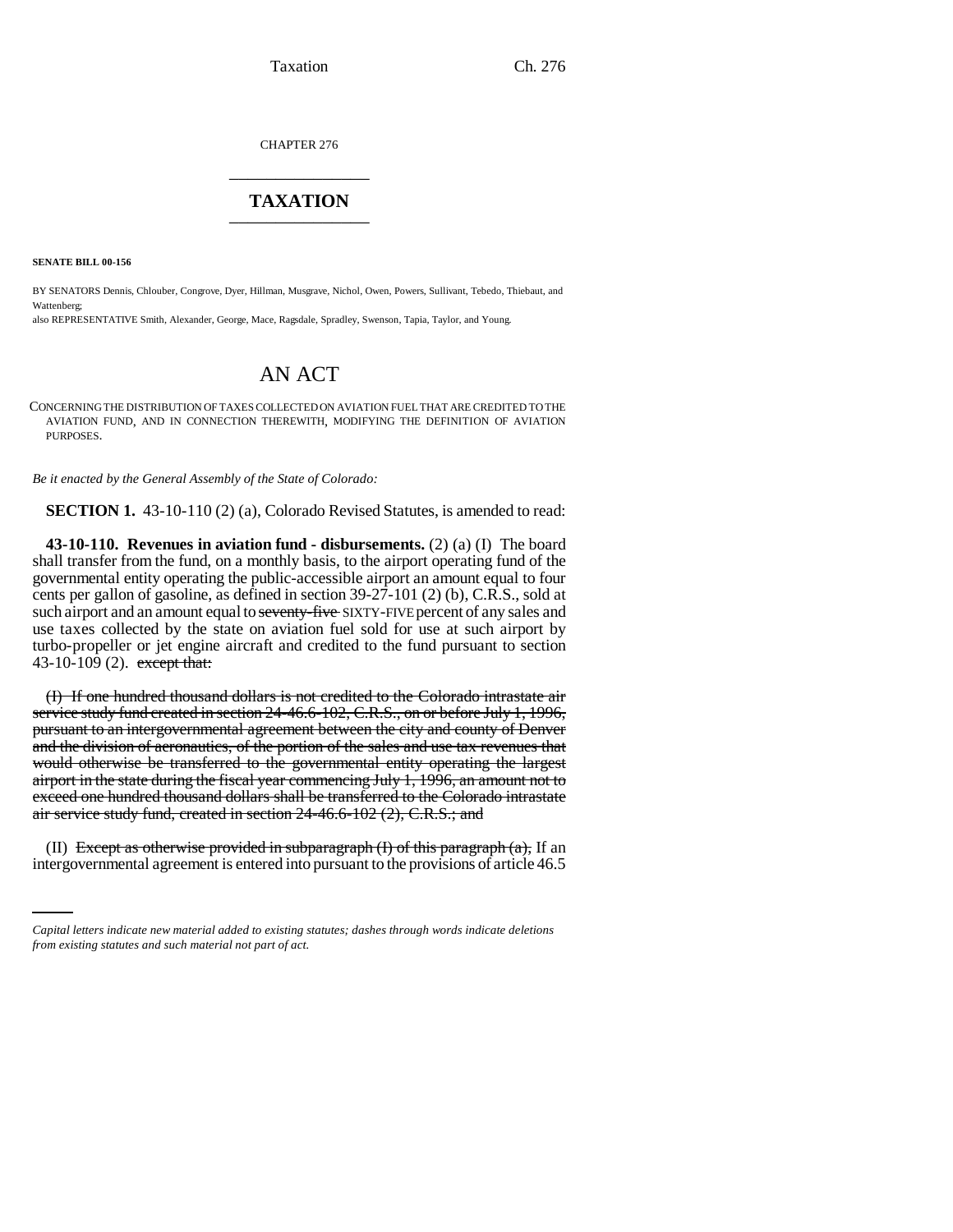## Ch. 276 Taxation

of title 24, C.R.S., the portion of the sales and use tax revenues that would otherwise be transferred to the governmental entity operating an airport in the state at which commercial passenger service is provided and that has entered into an intergovernmental agreement under article 46.5 of title 24, C.R.S., shall be transferred to the Colorado business incentive fund created in section 24-46.5-102, C.R.S. If such an intergovernmental agreement is entered into, moneys shall be transferred by the state treasurer for the length of the intergovernmental agreement, and, following the conclusion of the agreement, or if no agreement is entered into, the moneys shall be transferred to such governmental entity in accordance with the provisions of this section.

**SECTION 2.** 43-10-102 (3), Colorado Revised Statutes, is amended to read:

**43-10-102. Definitions.** As used in this article, unless the context otherwise requires:

(3) (a) "Aviation purposes" means any objective that provides direct and indirect benefits to the state aviation system and includes, but is not limited to:

 $(a)$  (I) Any work involved in constructing, planning, or repairing a public airport or portion thereof and may include any work involved in constructing or maintaining access roads;

 $\left(\frac{b}{b}\right)$  (II) The removal, lowering, relocation, and marking and lighting of any hazard to the safe operation of aircraft utilizing federal rules and regulations as guidelines for determining such hazards;

 $\left(\frac{\overline{c}}{\overline{c}}\right)$  (III) The acquisition of navigational aids used by aircraft landing at or taking off from such airport;

 $\left(\frac{d}{d}\right)$  (IV) The acquisition of safety equipment necessary for the enhancement of the state aviation system;

 $(e)$  (V) Any research study, proposal, or plan for the expansion, location, or distribution of aviation facilities or resources that are directly related to the state aviation system;

 $(f)$  (VI) The promotion of economic development which is related to the promotion, development, operation, or maintenance of the state aviation system;

 $\frac{f(x)}{g(x)}$  (VII) Any acquisition of land, of any interest therein, or of any easement through or other interest in airspace, including land for future airport development, which is necessary to permit any such work or to remove, mitigate, prevent, or limit the establishment of any hazard to the safe operation of aircraft; and

 $\langle \overrightarrow{h} \rangle$  (VIII) Any informal education or training made available to the public concerning aviation in the state or any informational materials for dissemination to the public concerning aviation.

(b) SUBSIDIZATION OF AIRLINES IS EXPRESSLY PROHIBITED AS AN AVIATION PURPOSE EXCEPT FOR THE PROMOTION AND MARKETING OF AIR SERVICE AT AIRPORT